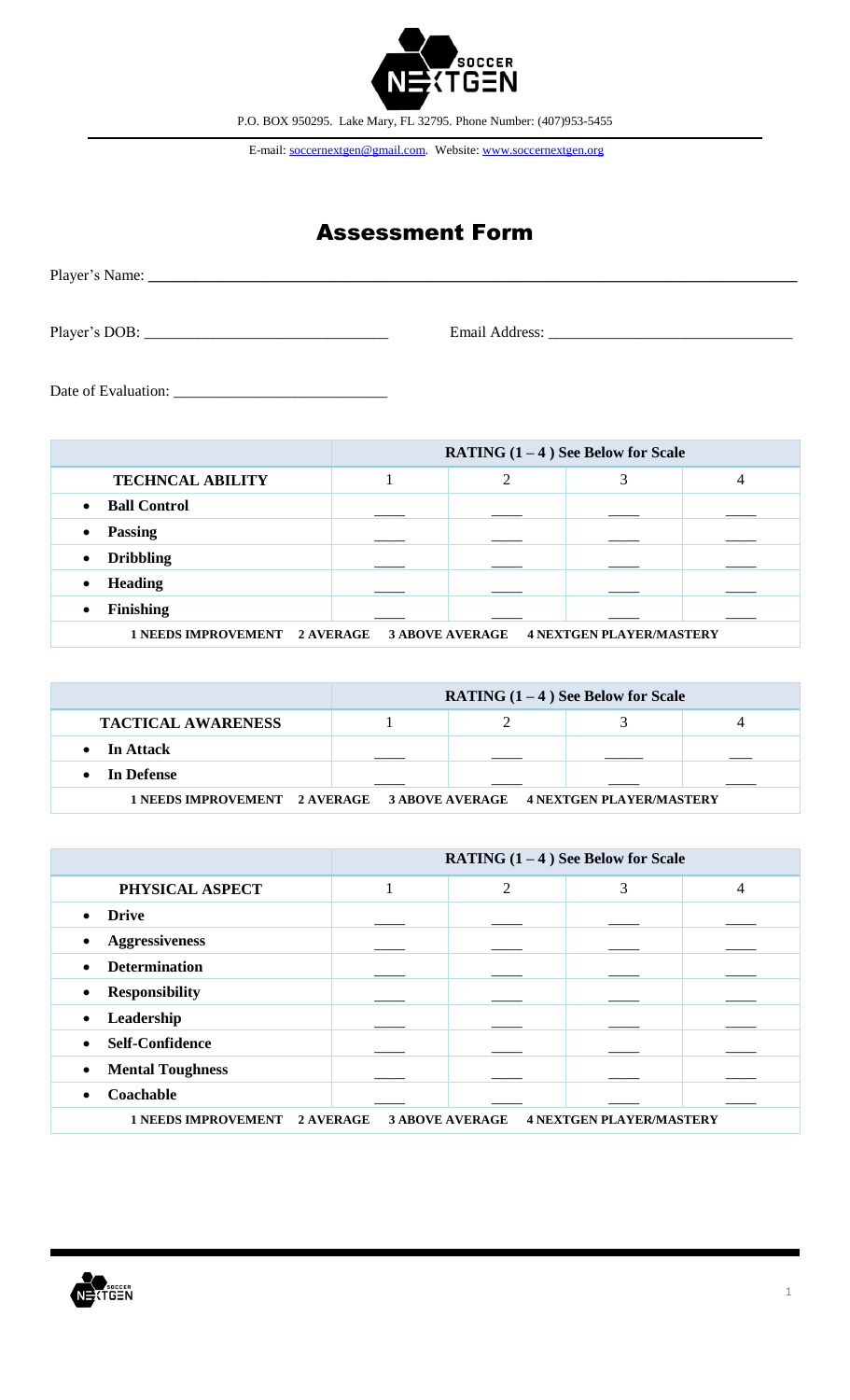

E-mail: soccernextgen@gmail.com. Website: www.soccernextgen.org

\_\_\_\_\_\_\_\_\_\_\_\_\_\_\_\_\_\_\_\_\_\_\_\_\_\_\_\_\_\_\_\_\_\_\_\_\_\_\_\_\_\_\_\_\_\_\_\_\_\_\_\_\_\_\_\_\_\_\_\_\_\_\_\_\_\_\_\_\_\_\_\_\_\_\_\_\_\_\_\_\_\_\_\_\_\_\_\_\_\_\_\_\_\_\_\_\_\_

\_\_\_\_\_\_\_\_\_\_\_\_\_\_\_\_\_\_\_\_\_\_\_\_\_\_\_\_\_\_\_\_\_\_\_\_\_\_\_\_\_\_\_\_\_\_\_\_\_\_\_\_\_\_\_\_\_\_\_\_\_\_\_\_\_\_\_\_\_\_\_\_\_\_\_\_\_\_\_\_\_\_\_\_\_\_\_\_\_\_\_\_\_\_\_\_\_\_

\_\_\_\_\_\_\_\_\_\_\_\_\_\_\_\_\_\_\_\_\_\_\_\_\_\_\_\_\_\_\_\_\_\_\_\_\_\_\_\_\_\_\_\_\_\_\_\_\_\_\_\_\_\_\_\_\_\_\_\_\_\_\_\_\_\_\_\_\_\_\_\_\_\_\_\_\_\_\_\_\_\_\_\_\_\_\_\_\_\_\_\_\_\_\_\_\_\_

\_\_\_\_\_\_\_\_\_\_\_\_\_\_\_\_\_\_\_\_\_\_\_\_\_\_\_\_\_\_\_\_\_\_\_\_\_\_\_\_\_\_\_\_\_\_\_\_\_\_\_\_\_\_\_\_\_\_\_\_\_\_\_\_\_\_\_\_\_\_\_\_\_\_\_\_\_\_\_\_\_\_\_\_\_\_\_\_\_\_\_\_\_\_\_\_\_\_

\_\_\_\_\_\_\_\_\_\_\_\_\_\_\_\_\_\_\_\_\_\_\_\_\_\_\_\_\_\_\_\_\_\_\_\_\_\_\_\_\_\_\_\_\_\_\_\_\_\_\_\_\_\_\_\_\_\_\_\_\_\_\_\_\_\_\_\_\_\_\_\_\_\_\_\_\_\_\_\_\_\_\_\_\_\_\_\_\_\_\_\_\_\_\_\_\_\_

\_\_\_\_\_\_\_\_\_\_\_\_\_\_\_\_\_\_\_\_\_\_\_\_\_\_\_\_\_\_\_\_\_\_\_\_\_\_\_\_\_\_\_\_\_\_\_\_\_\_\_\_\_\_\_\_\_\_\_\_\_\_\_\_\_\_\_\_\_\_\_\_\_\_\_\_\_\_\_\_\_\_\_\_\_\_\_\_\_\_\_\_\_\_\_\_\_\_

\_\_\_\_\_\_\_\_\_\_\_\_\_\_\_\_\_\_\_\_\_\_\_\_\_\_\_\_\_\_\_\_\_\_\_\_\_\_\_\_\_\_\_\_\_\_\_\_\_\_\_\_\_\_\_\_\_\_\_\_\_\_\_\_\_\_\_\_\_\_\_\_\_\_\_\_\_\_\_\_\_\_\_\_\_\_\_\_\_\_\_\_\_\_\_\_\_\_

\_\_\_\_\_\_\_\_\_\_\_\_\_\_\_\_\_\_\_\_\_\_\_\_\_\_\_\_\_\_\_\_\_\_\_\_\_\_\_\_\_\_\_\_\_\_\_\_\_\_\_\_\_\_\_\_\_\_\_\_\_\_\_\_\_\_\_\_\_\_\_\_\_\_\_\_\_\_\_\_\_\_\_\_\_\_\_\_\_\_\_\_\_\_\_\_\_\_

Additional Comments:

| <b>Player Signature</b> | Date |                    |
|-------------------------|------|--------------------|
| <b>PRINT</b>            |      | <b>SUBMIT FORM</b> |
|                         |      |                    |

## **Technical Ability**:

# **DEFINITIONS**

#### *Ball Control:*

Able to bring a ball played to you under control instantly and smoothly. This is the ability to collect and move in a different direction without stopping the ball completely, yet still maintaining it securely. Develop the technique of receiving a pass at top speed. This means not slowing down to collect a ball coming on the ground, bouncing, or in the air. You must be able to protect the ball by shielding it and developing deception in order to lose your opponent.

## *Passing:*

Able to successfully complete short and long range passes. This incorporates all of your ball skills, including heading, bending, chipping, and the ability to drive the ball to a teammate. You will find at a high level, it is easier to control and make quick decisions with a ball that is driven to you, rather than weakly played. Develop the skill of one-touch passing.

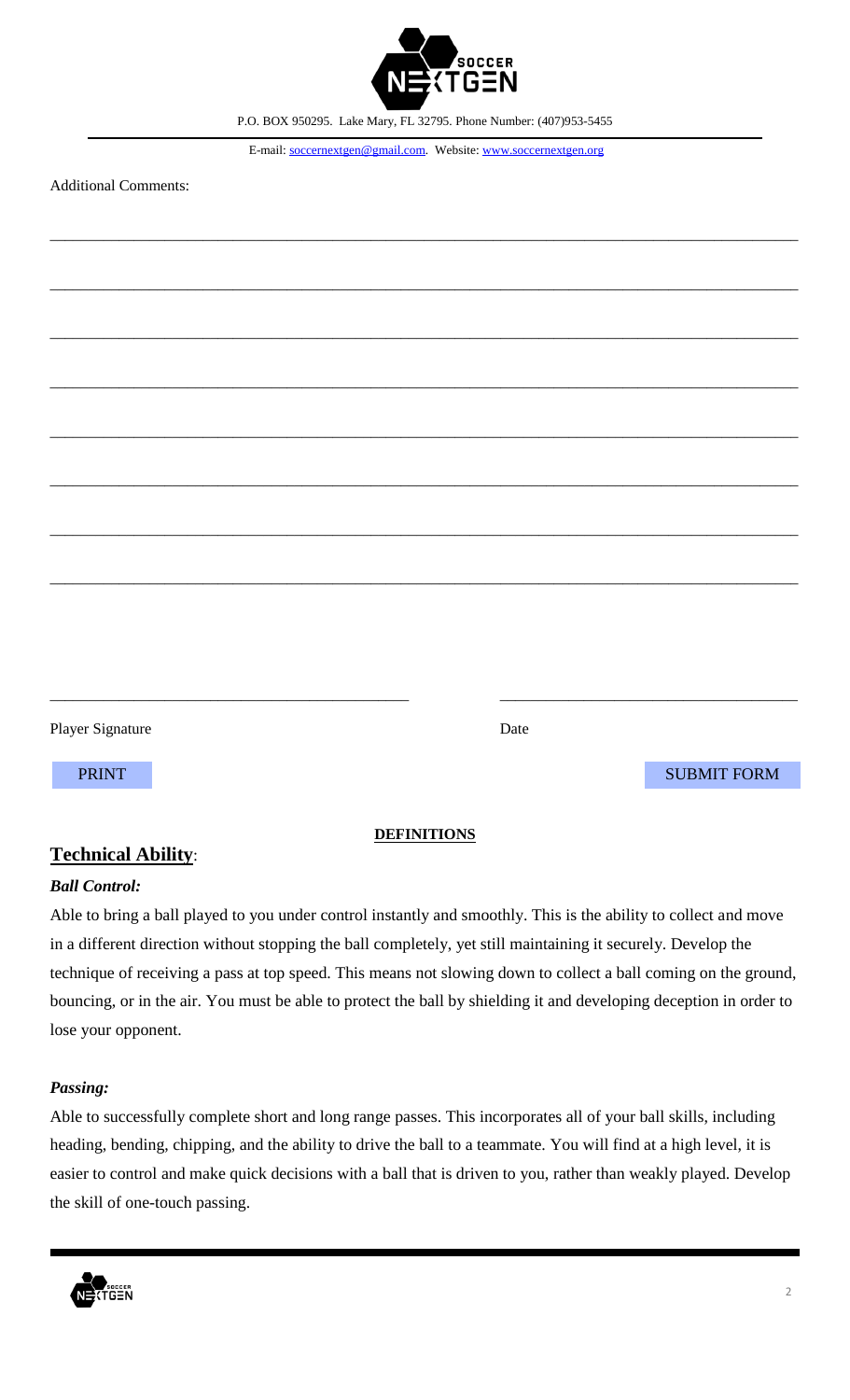

E-mail: soccernextgen@gmail.com. Website: www.soccernextgen.org

#### *Dribbling:*

This is the ability to maneuver, burst past opponents, change directions and speed at will, and break through packed defensive lines. Exhibit quick feet, combined with a sense of comfort under pressure, to penetrate into space to allow opportunities for yourself or a teammate.

## *Heading:*

Ability to head at goal after crosses, heading high, wide, and deep for defensive clearances. Heading balls as a one-touch pass either into space or to teammate's feet in order to create shooting opportunities. Effectively demonstrate the ability to do this under the pressure of the game.

## *Finishing:*

This aspect takes in the correct technique of striking the ball in various ways; driving low balls, hitting volleys, half-volleys, half-chances, chipping, bending, heading, etc. Good goal scorers can also finish with their chest, heel, toe, and thigh. Coaches look for players who can exhibit composed aggressiveness, swift and secure decision making at the opportune times. The successful goal scorer has the mentality to be very aggressive and not afraid of failure.

## **Tactical Awareness:**

Tactical insight incorporates the anticipation, reading, and execution of certain clues that happen during possession and non-possession of the ball.

## *In Attack:*

## A. *Player not in possession*:

- 1. Makes themselves available for the ball, with diagonal or crossover runs.
- 2. Realizes when it is crucial to offer close support and when to stay away.
- 3. Recognizes the proper time to execute "take-overs" and "overlaps".

## B. *Player in possession*:

- 1. Has good peripheral vision, recognizing the correct time to switch the ball to the other side of the field.
- 2. Has good penetrating vision, allowing them to see and utilize players who are down the field.
- 3. Recognizes the correct time to play directly, and when it is important to hold the ball (shielding or dribbling), or when to run at top speed past players opening up passing angles for his team.
- 4. Sees opportunities to play "one-twos".

## *In Defense*:

During the immediate pursuit, and desire to regain possession of the ball, the player should recognize:

- 1. When to race forward to intercept the pass.
- 2. When to mark the opponent tightly (pressure) in order to discourage the ball from being passed to them.
- 3. When, where, and how (posture) to tackle.

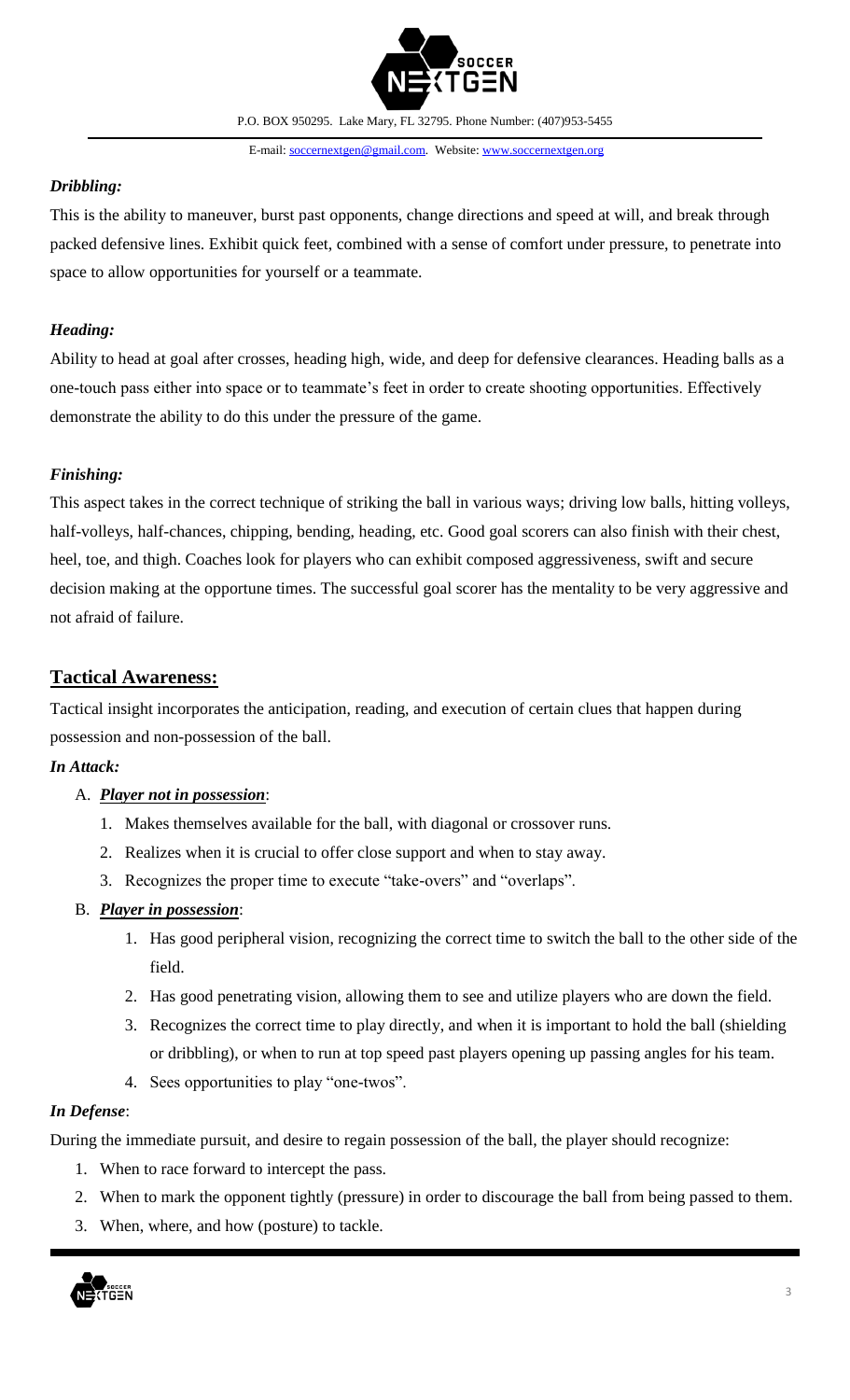

E-mail: soccernextgen@gmail.com. Website: www.soccernextgen.org

- 4. When to tackle the ball carrier and force them away from the goal (patience).
- 5. The quickest avenue of attack upon regaining the ball.

## **Physical Aspects:**

#### *Endurance:*

The ability of a player to commit themselves diligently throughout the game in attack and defense with no sign of fatigue and impaired ball control. The player must constantly be running into open space demanding the ball or pulling and committing opposing players to create openings. Even though this is also a tactical commitment, it will only be successful if you have the endurance capabilities to run for 60 to 90 minutes. The coach will be examining your physical exertion as you are being exposed to tactical problems you are trying to solve in the game.

#### *Speed:*

The ability to accelerate quickly and maintain acceleration of the various lengths that player's position demands. As an example, the forwards need acceleration with changes of speed over three to twenty yards.

#### *Elements include:*

- 1. Pure straight-ahead running speed.
- 2. Lateral speed (changing direction).
- 3. Change of speed (slow to fast, fast to half speed).
- 4. Deceleration ("stopping on a dime").

After these basics are attained, speed must be practiced with the ball

#### *Agility:*

The ability to change directions quickly. A few examples: Twisting, turning while dribbling, readjusting your body to control an awkwardly bouncing ball and recovering quickly after tackles. This area is enhanced by flexibility exercises such as stretching, ball gymnastics, and skill training with the ball. Conditioning training must be combined with skill and tactical training.

#### *Strength:*

The ability to effectively use your body to win physical confrontations. Strength is exhibited during tackling (1v1), winning the aerial duel (heading), and changing directions effectively (explosion). It is important to learn how to effectively use these strengths to your advantage. For instance, it is demonstrated when using your arms to hold a player off while running at top speed with the ball or in shooting for power. Much of your strength and power training can be combined with technique training.